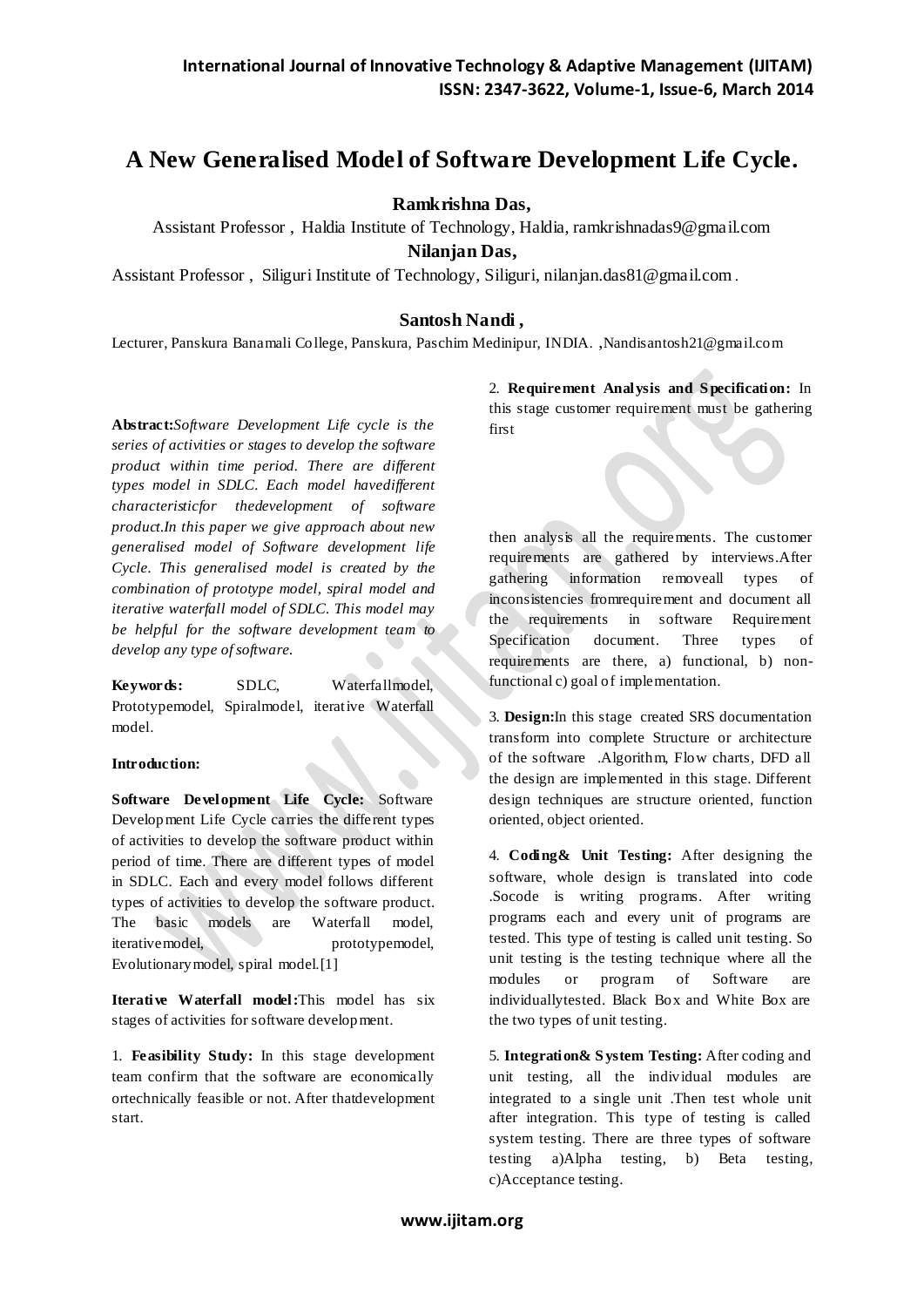6. **Maintenance:** After development and testing phase software must be maintain properly. Any types of modification, correction or up gradation required for software after development and

testing. There are three types of maintenance a) Corrective maintenance b) Perfective maintenance c)Adaptive maintenanc



## **1 Fig: Iterative Water Fall Model**

#### **Prototype Model:**

In this model a toy application of software is built before development of actual software. The prototype of software is build before development of actual software because customer requirement may be changed every time during development of software .So iterative waterfall model, water fall model are not able to tackle the customer requirement changes during development phases. So in this model any types of risk will be identified. In this model development team first collect all the initial requirements of software .After that prototype is built by development team. This

Prototype is delivered to customer after development. Then customer evaluates the prototype and gives feedback to development team. Development team refine all requirements from the customer suggestion and modify the prototype. This development process is continuing until the customer acceptsthe prototype. After customer acceptance the actual software built by iterative waterfall model.

**www.ijitam.org**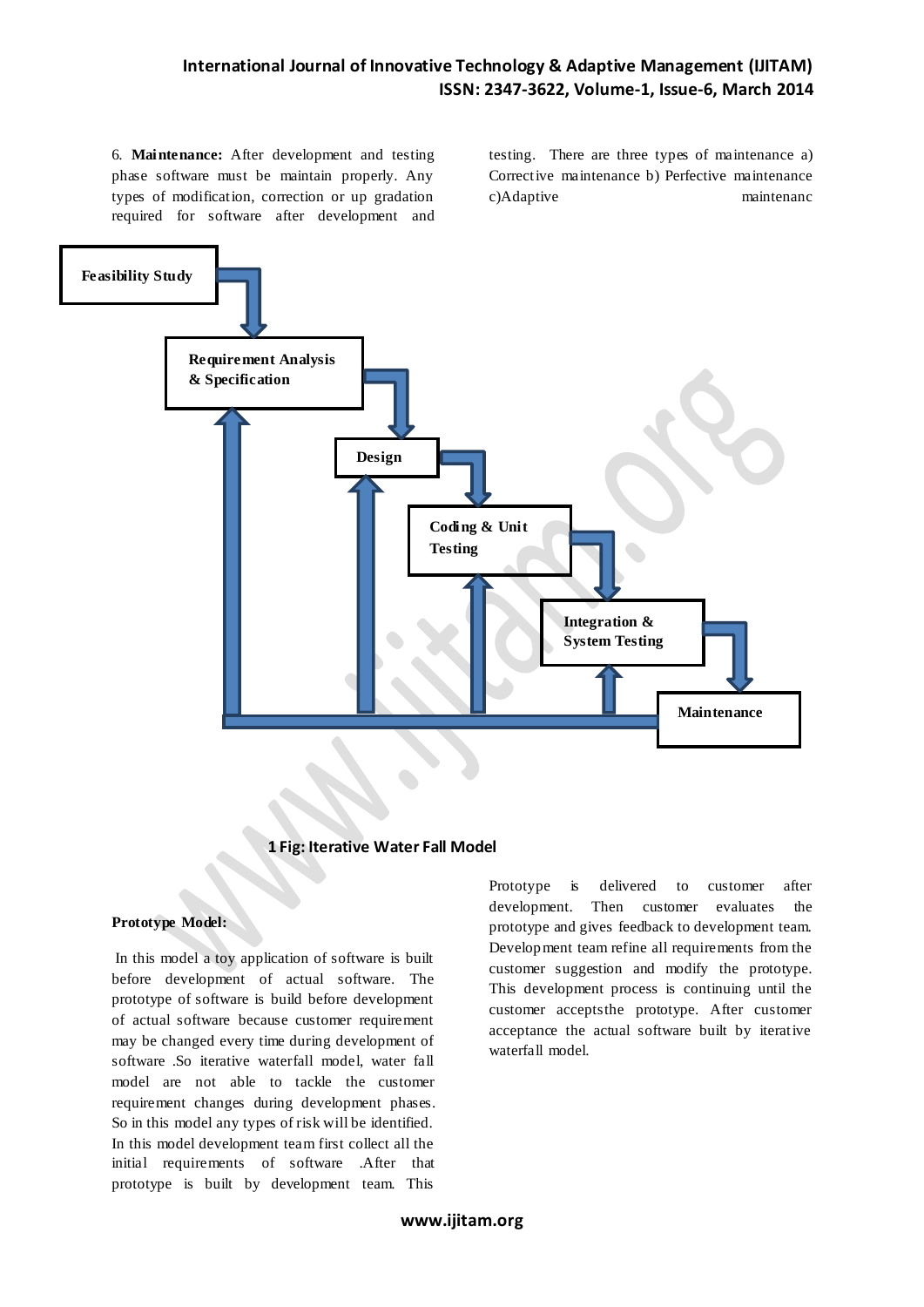

**Spiral Model:** Spiral model is used to identify and resolve risk occur during development of software product. Spiral model have so many loops and limit of loops are not fixed. Each loop describes phases of software process. Each phases divided into four sectors. In the first sector, objectives of phase are investigated first then verify and analysed. After that alternative solution is identified .In second quadrant, all risk arise during development are

**www.ijitam.org**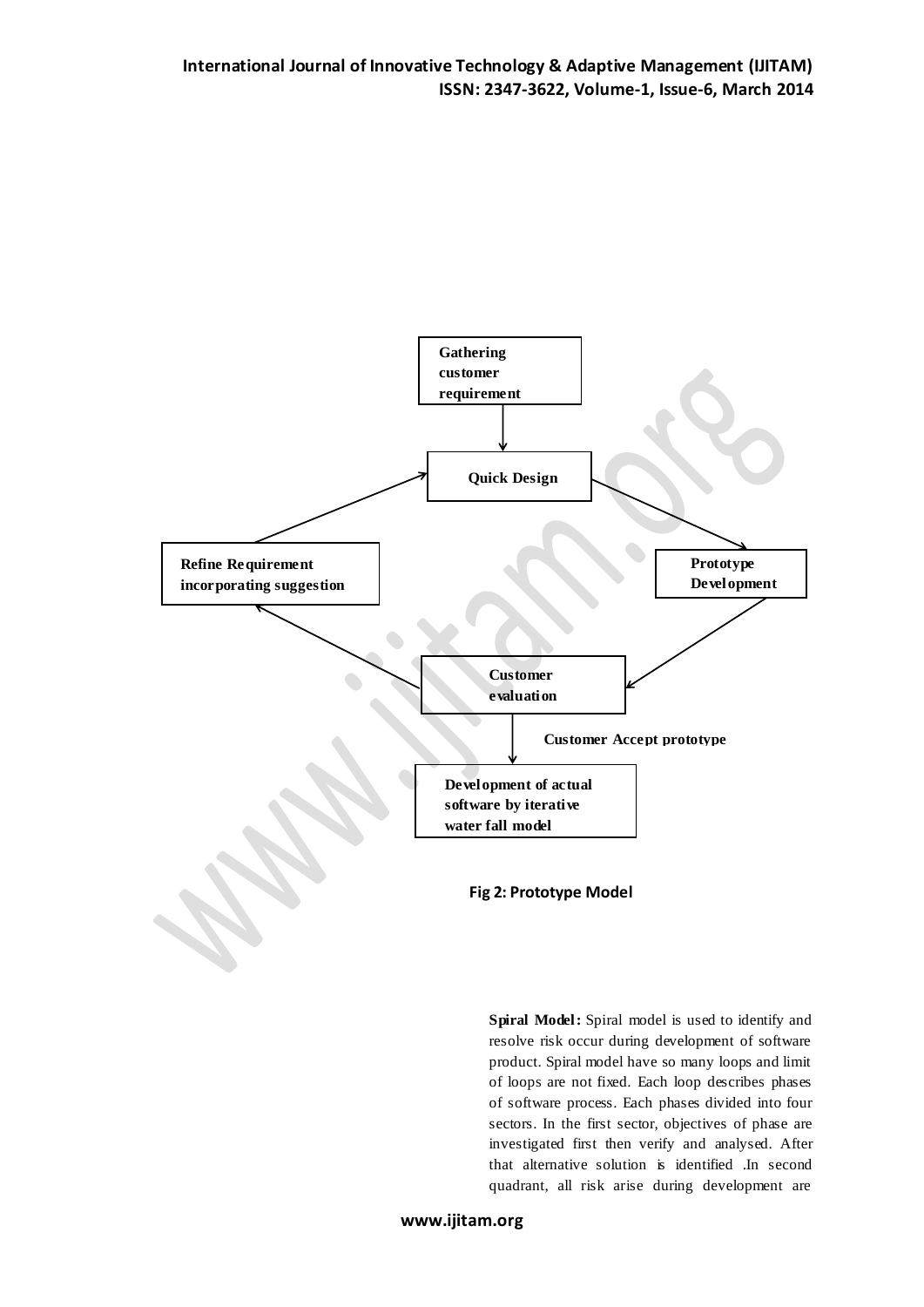identified and resolve all the risk. This sector selects the best solution by evaluated alternative solution.Third sector include the development of product and also verify the next level of the product. Fourth sector perform review planning for the next phases.Diagram describes all the functionalities of spiral model.



Fig 3: Spiral Model

**Proposed Idea:** There are three levels in this model.The purpose of first level is to build prototype of actual software by prototype model .The purpose of second level is to identify and resolve risk from development phases by spiral model.After that the actual software isdeveloped by iterative waterfall model. So this proposed model is the combination of prototype model, spiral model and iterative waterfall model. Before development of actual software the prototype of software build first and verified by customer .The customer give feedback after verification. If customer accepts this prototype then resolve the risk arise in each development phase's.This risk identification process will continued until all the risk are identified or resolved.After that the actual software developed by iterative waterfall model.

Level 1: Customer feedback gathered in this level after verification of prototype of actual software. So the final requirements are perfect to develop the actual software. So go for next level.

Level 2: In this level all types of risk in the development phases are identified first then resolved all the risk. After removing all types of risk the actual software developed in the next level.

Level 3: The actual software is developed in this level after removing all types of risk.

**Conclusion:** This generalised model is the combination of iterative waterfall model, prototype model and spiral model. This generalised model helps to develop any type of software. Customer requirement identified easily by prototyping through this model. This model is easily identified any type of risk and remove all type ofrisk before the development of actual software.